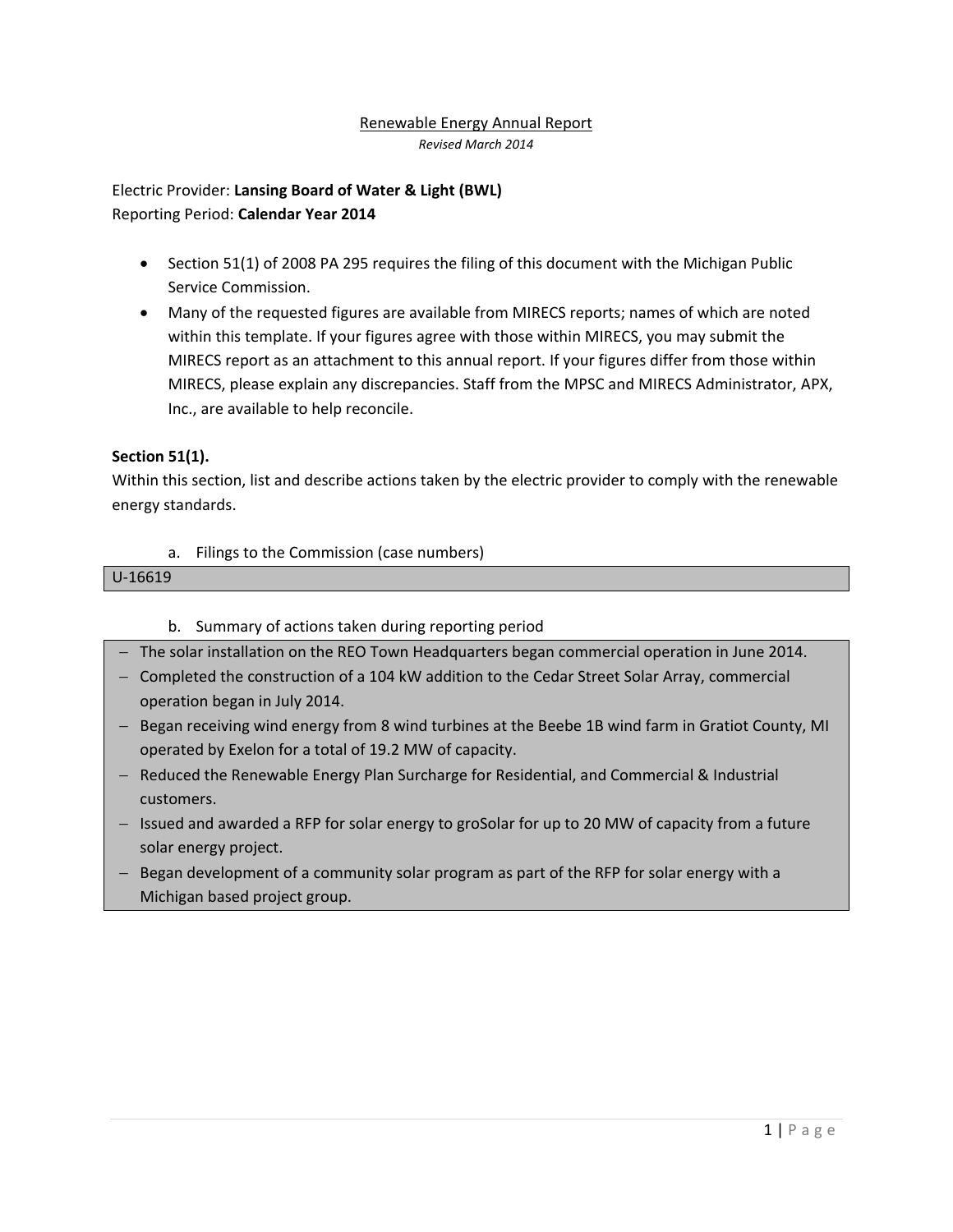# **Section 51(2)(a).**

Within this section, list the number of energy credits obtained and, if bundled credits, the MWh of electricity generated or otherwise acquired during the reporting period. This data may be found in MIRECS reports titled: My Generation Report and My Credit Transfers.

| <b>Credits From</b>                 | <b>Renewable Energy</b><br><b>Credits</b> | <b>Incentive Credits</b> | <b>MWh Electricity</b><br><b>Generated/Acquired</b> |
|-------------------------------------|-------------------------------------------|--------------------------|-----------------------------------------------------|
| Generated<br>(My Generation Report) | 118                                       | 257                      | 117.9                                               |
| Purchased<br>(My Credit Transfers)  | 93,968                                    | 8.484                    | 93,776.35                                           |
| <b>Total</b>                        | 94,086                                    | 8,741                    | 93,894.25                                           |

Explain any differences between the data provided and MIRECS reports.

The MWh readings are taken from the accounting system. By contractual agreement with Tower Kleber, the financial reporting may not reflect the actual meter reads at the generator or the information entered into MIRECS.

Within this section, list the type of and number of energy credits sold, traded or otherwise transferred during the reporting period.

|                                                      | <b>Renewable Energy</b><br><b>Credits</b> | <b>Incentive Credits</b> |
|------------------------------------------------------|-------------------------------------------|--------------------------|
| Sold, traded or<br>otherwise transferred             |                                           |                          |
| <b>Expired</b><br>(not in compliance<br>sub-account) |                                           |                          |

This data may be found in MIRECS reports titled: My Sub-Accounts (filtered by Michigan eligibility and its end date) and My Credit Transfers.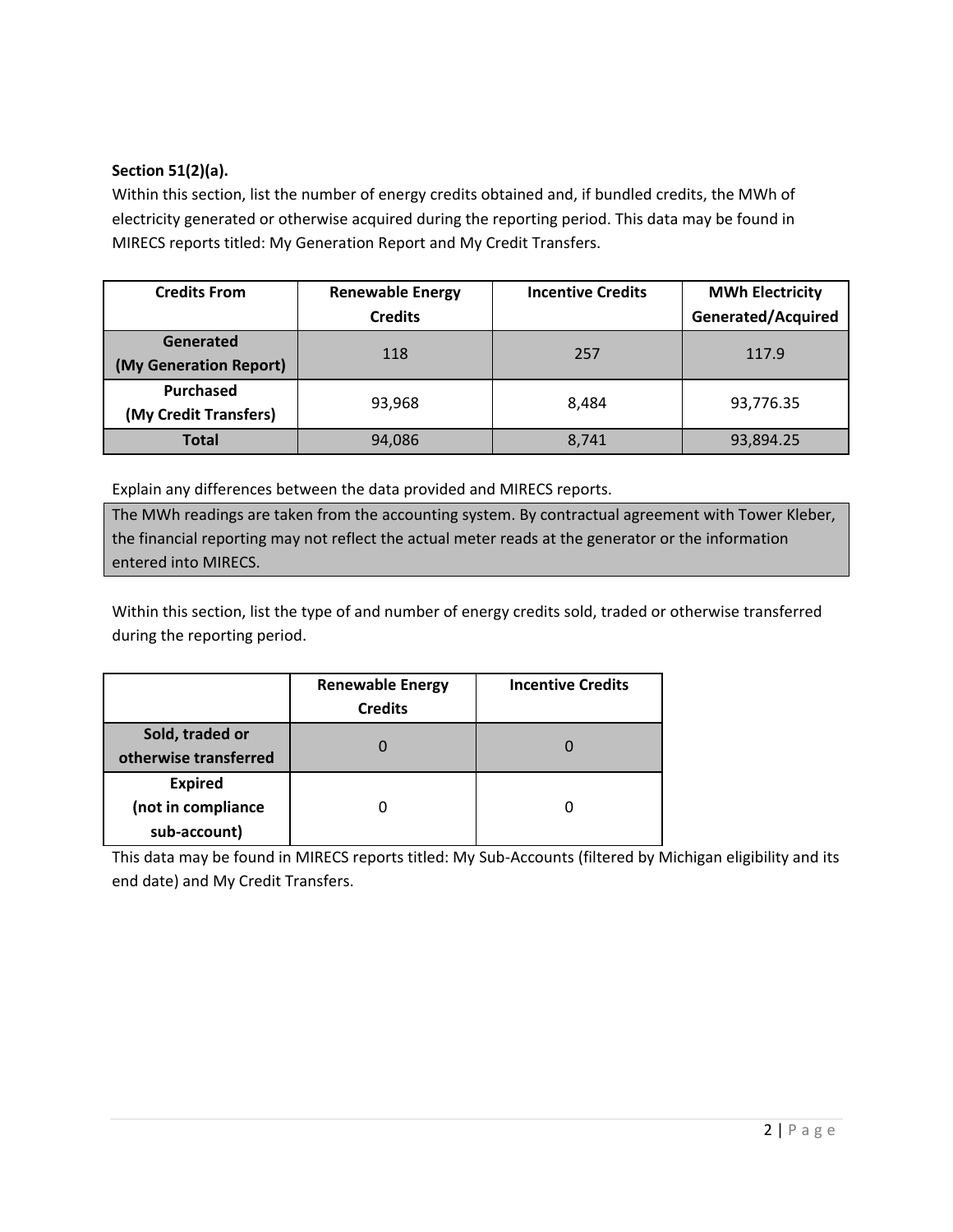# **Section 51(2)(b).**

Within this section, list the number of advanced cleaner energy credits obtained and, if bundled, the MWh of advanced cleaner energy generated or otherwise acquired during this reporting period. This data may be found in MIRECS reports titled: My Generation Report and My Credit Transfers.

|                                     | <b>Advanced Cleaner Energy Credits</b> | <b>MWh Electricity</b><br>Generated/Acquired |
|-------------------------------------|----------------------------------------|----------------------------------------------|
| Generated<br>(My Generation Report) | <b>NA</b>                              | <b>NA</b>                                    |
| Purchased<br>(My Credit Transfers)  | NΑ                                     | NА                                           |
| <b>Total Credits acquired</b>       | ΝA                                     | <b>NA</b>                                    |

Did the percentage limits in Section 27(7) affect development of advanced cleaner energy by the electric provider? How so?

#### No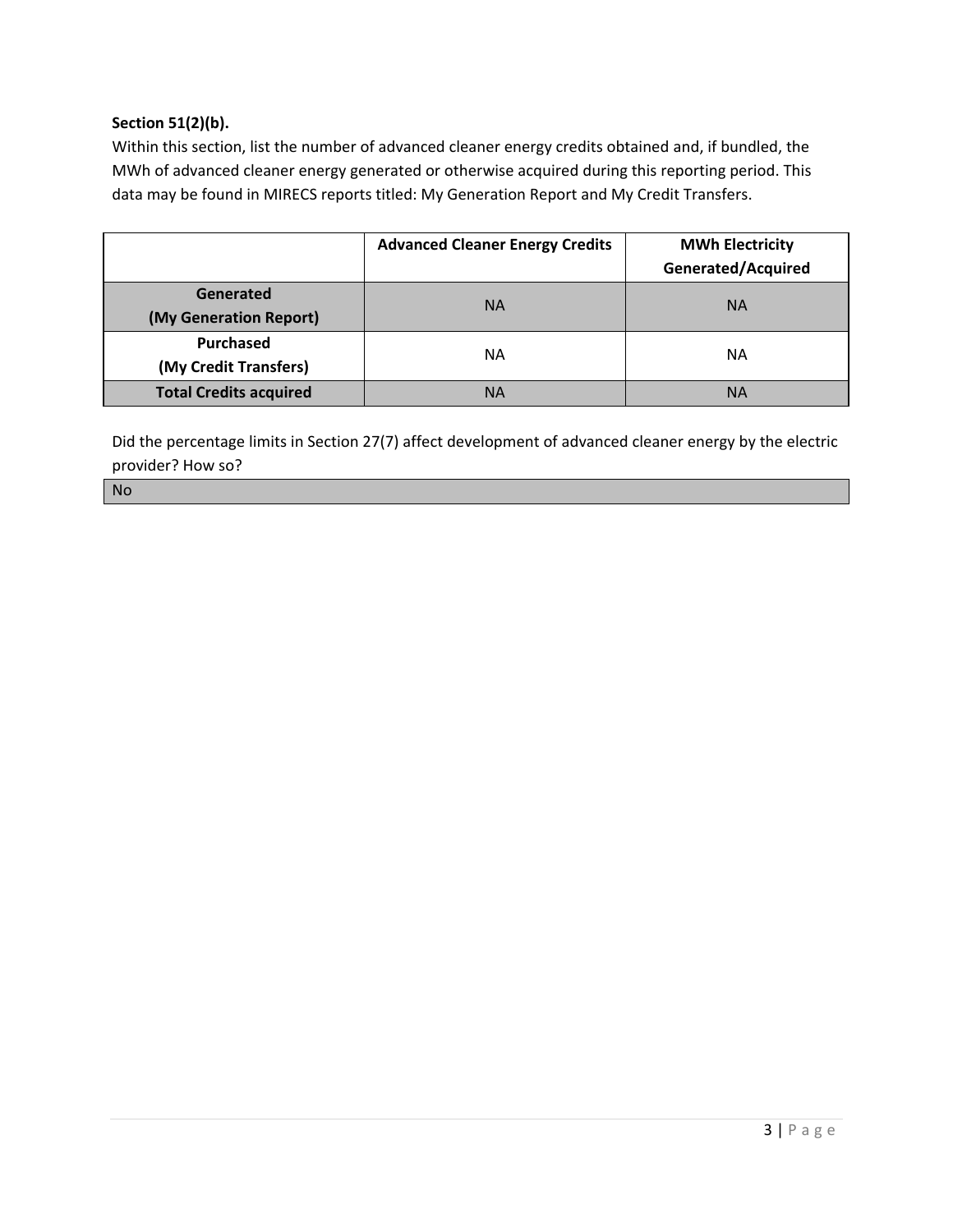# **Section 51(2)(c).**

Within this section, list each renewable energy system (RES) and advanced cleaner energy system (ACES) owned, operated or controlled by the electric provider. List the capacity of each system, the amount of electricity generated by each system and the percentage of electricity which was generated from renewable energy (RE) or advanced cleaner energy (ACE).

| <b>System Name1</b>               | <b>System Type</b><br>(RES or ACES) | Nameplate<br>Capacity (MW) | Electricity<br><b>Generated (MWh)</b> | % of Electricity<br>generated by<br><b>RE/ACE</b> |
|-----------------------------------|-------------------------------------|----------------------------|---------------------------------------|---------------------------------------------------|
| Moores Park Dam                   | <b>RES</b>                          | 0.5                        | 0                                     | <b>NA</b>                                         |
| Cedar Street Solar<br>Facility    | <b>RES</b>                          | 0.054                      | 53.20                                 | 100%                                              |
| <b>REO Town Solar</b><br>Facility | <b>RES</b>                          | 0.013                      | 14.62                                 | 100%                                              |
| Cedar Street Solar<br>Expansion   | <b>RES</b>                          | 0.104                      | 50.04                                 | 100%                                              |

1System name should agree with the project name listed within MIRECS.

This data may be found in the Project Management module within MIRECS.

Within this section, list the renewable energy system (RES) and advanced cleaner energy systems (ACES) the electric provider is purchasing energy credits from. These include purchase power agreements. However, unbundled (credit only) purchases do not need to be listed here. Projects (generators) serving multijurisdictional electric providers should be listed here.

| <b>System Name</b>       | Electricity<br><b>System Type</b> |                        | <b>Energy Credits</b>  | <b>Allocation Factor</b> |  |
|--------------------------|-----------------------------------|------------------------|------------------------|--------------------------|--|
|                          | (RES or ACES)                     | <b>Purchased (MWh)</b> | Purchased <sub>1</sub> | and Method               |  |
| <b>Tower Kleber</b>      | <b>RES</b>                        |                        |                        | 100%                     |  |
| <b>Hydro Plant</b>       |                                   | 7,179.7                | 8,055                  |                          |  |
| <b>Granger Electric</b>  |                                   |                        |                        |                          |  |
| Company - Grand          | <b>RES</b>                        |                        |                        | 100%                     |  |
| River #1, Wood           |                                   | 83,805.7               | 91,607                 |                          |  |
| Road #1, #2              |                                   |                        |                        |                          |  |
| <b>Exelon Generation</b> |                                   |                        |                        | 38%                      |  |
| Company - Beebe          | <b>RES</b>                        | 2,790.9                | 2,790                  | 19.2 MW of               |  |
| 1B                       |                                   |                        |                        | 50.4MW                   |  |

1Distinguish between different types of credits (REC or ACEC).

Allocation Factor and Method: For use if 100% of system output is not purchased. For instance, a system selling to multiple parties: list how the energy and credits are allocated – if by percentage, list the percentage as well.

Allocation Factor and Method: If used by multijurisdictional electric providers please include which percentage of energy and credits are to be distributed to Michigan (list allocation method as well, for example: system load).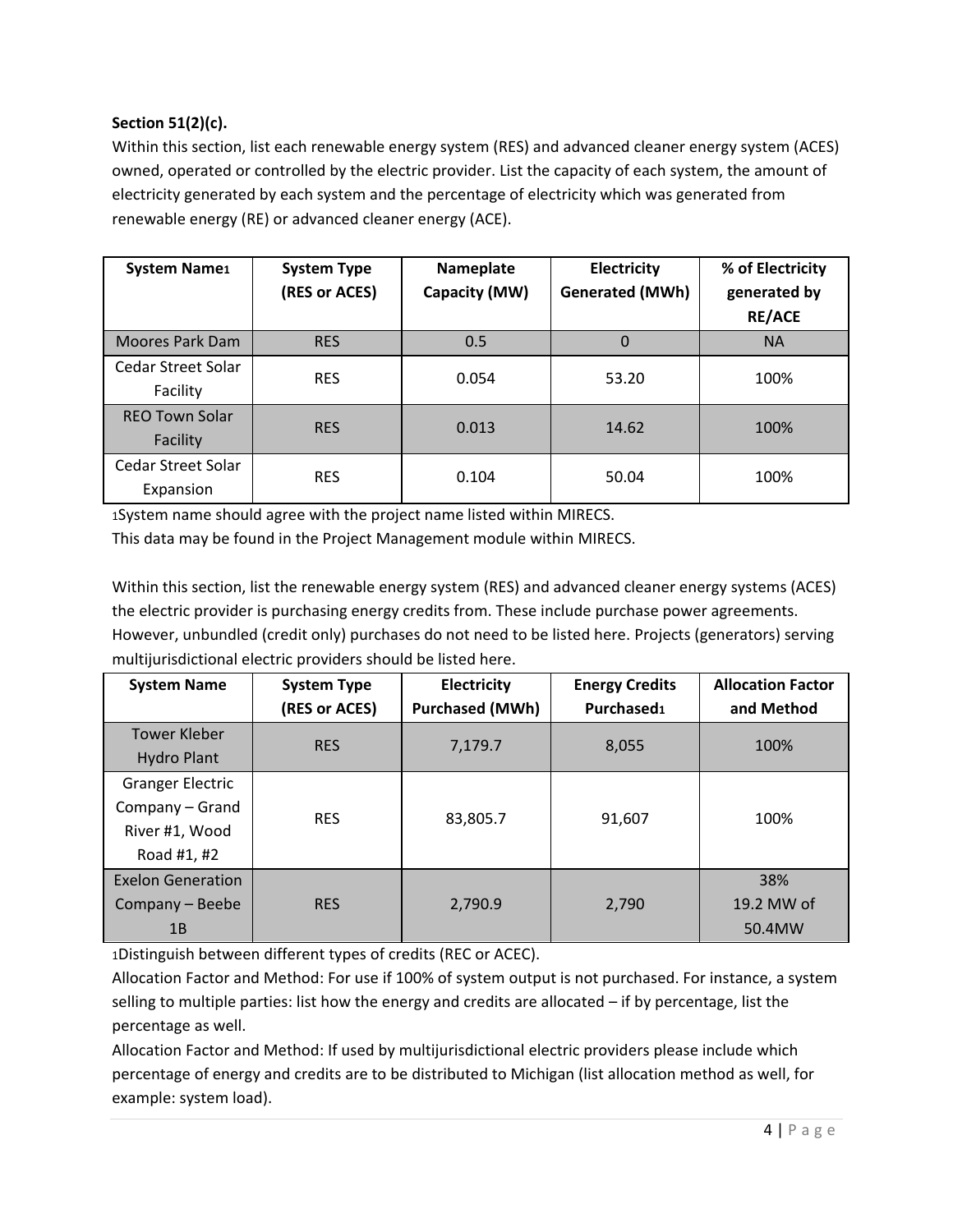# **Section 51(2)(d).**

Within this section, list whether, during the reporting period, the electric provider entered into a contract for, began construction on, continued construction of, acquired, or placed into operation a renewable energy (RE) system or advanced cleaner energy (ACE) system.

| <b>System Name1</b>                             |           | <b>Resource</b><br>(technology,<br><b>RE/ACE)</b> | Nameplate<br>Capacity (MW) | <b>Construction</b><br>start date or<br>acquisition<br>date | <b>Commercial</b><br>operation date | Owned by<br>electric<br>provider? |
|-------------------------------------------------|-----------|---------------------------------------------------|----------------------------|-------------------------------------------------------------|-------------------------------------|-----------------------------------|
| <b>REO Town</b><br><b>Solar Facility</b>        | <b>RE</b> |                                                   | 0.013                      | Summer 2013                                                 | 5/8/2014                            | Yes                               |
| <b>Cedar Street</b><br>Solar<br>Expansion       | <b>RE</b> |                                                   | 0.104                      | Spring 2014                                                 | 7/29/2014                           | Yes                               |
| Exelon<br>Generation<br>Company $-$<br>Beebe 1B | <b>RE</b> |                                                   | 19.2                       | <b>Fall 2014</b>                                            | 12/13/2014                          | <b>No</b>                         |

1System name should agree with the project name listed within MIRECS. Dates may be forecast.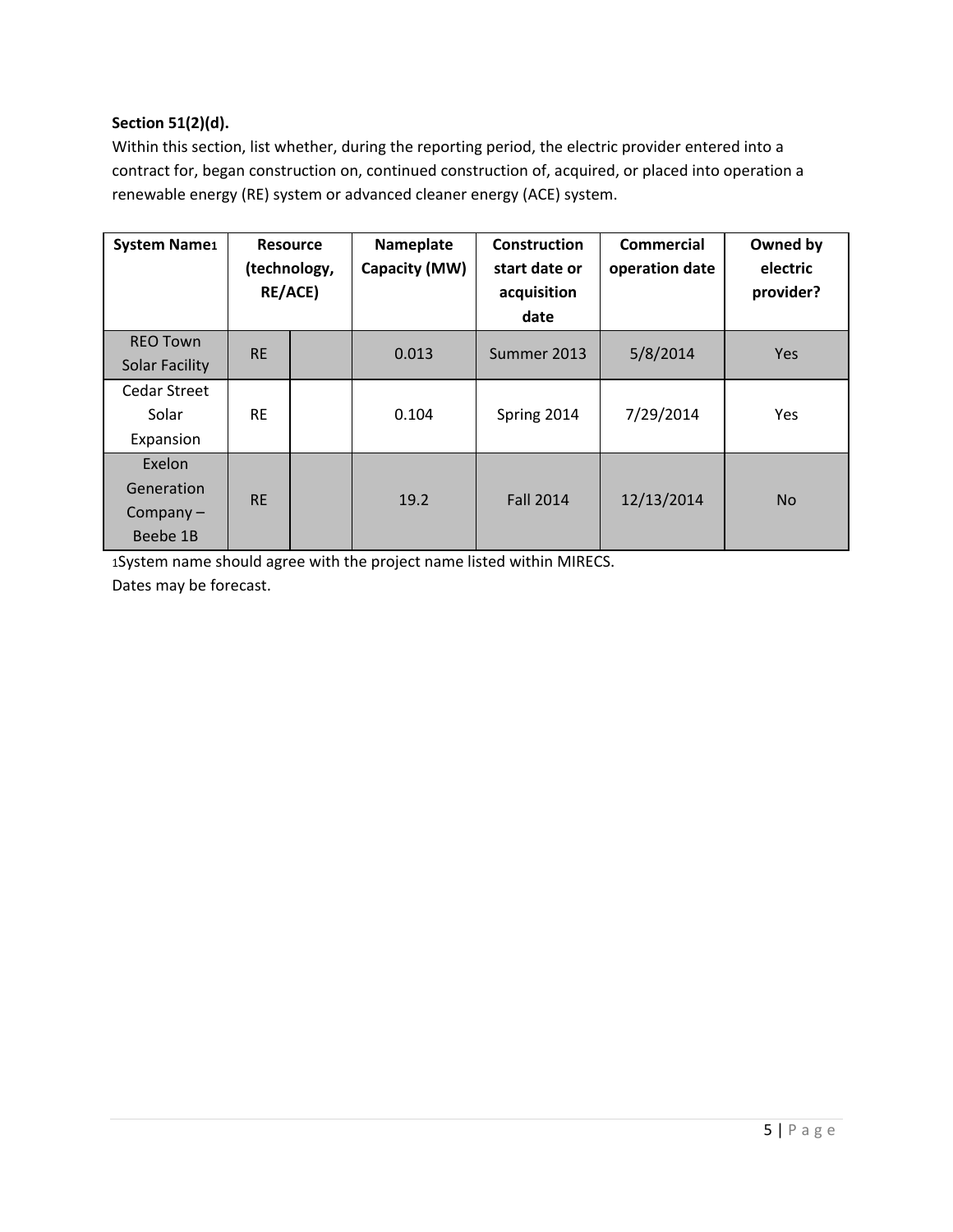### **Section 51(2)(e).**

Within this section, list the expenditures incurred during the reporting period to comply with the renewable energy standards or the forecasted expenditures for the remaining plan period. Also, electric providers with an approved or planned renewable energy surcharge (as per Section 45), list the incremental cost of compliance (ICC) incurred during the reporting period.

| Total Costs to Comply with Renewable Energy Standard in 2014 |  |
|--------------------------------------------------------------|--|
| \$7,364,521                                                  |  |

| Forecast of total expenditures for the remaining plan period of 2015-2028 |  |
|---------------------------------------------------------------------------|--|
| \$197,539,712                                                             |  |

Total Expenditures: ICC + Transfer Cost

**Total Transfer Cost for 2014 (if any)** NA

Transfer Cost: The component of renewable energy and capacity revenue recovered from PSCR clause.

| Total ICC for 2014 (if had an approved or planned renewable energy surcharge in 2014) |  |
|---------------------------------------------------------------------------------------|--|
| \$1.822.443                                                                           |  |

| Forecast of the ICC for the remaining plan period<br>$(2015 - 2028)$ | Monthly residential surcharge (\$3 or less)                           |
|----------------------------------------------------------------------|-----------------------------------------------------------------------|
| \$2,009,065                                                          | $1/1/2014 - 10/31/2014$ : \$2.50<br>$11/1/2014 - 12/31/2014$ : \$0.75 |

| Capital Expenditures for 2014 (if any) |  |
|----------------------------------------|--|
| \$381,782                              |  |

Capital Expenditure: An investment in a renewable energy capital asset.